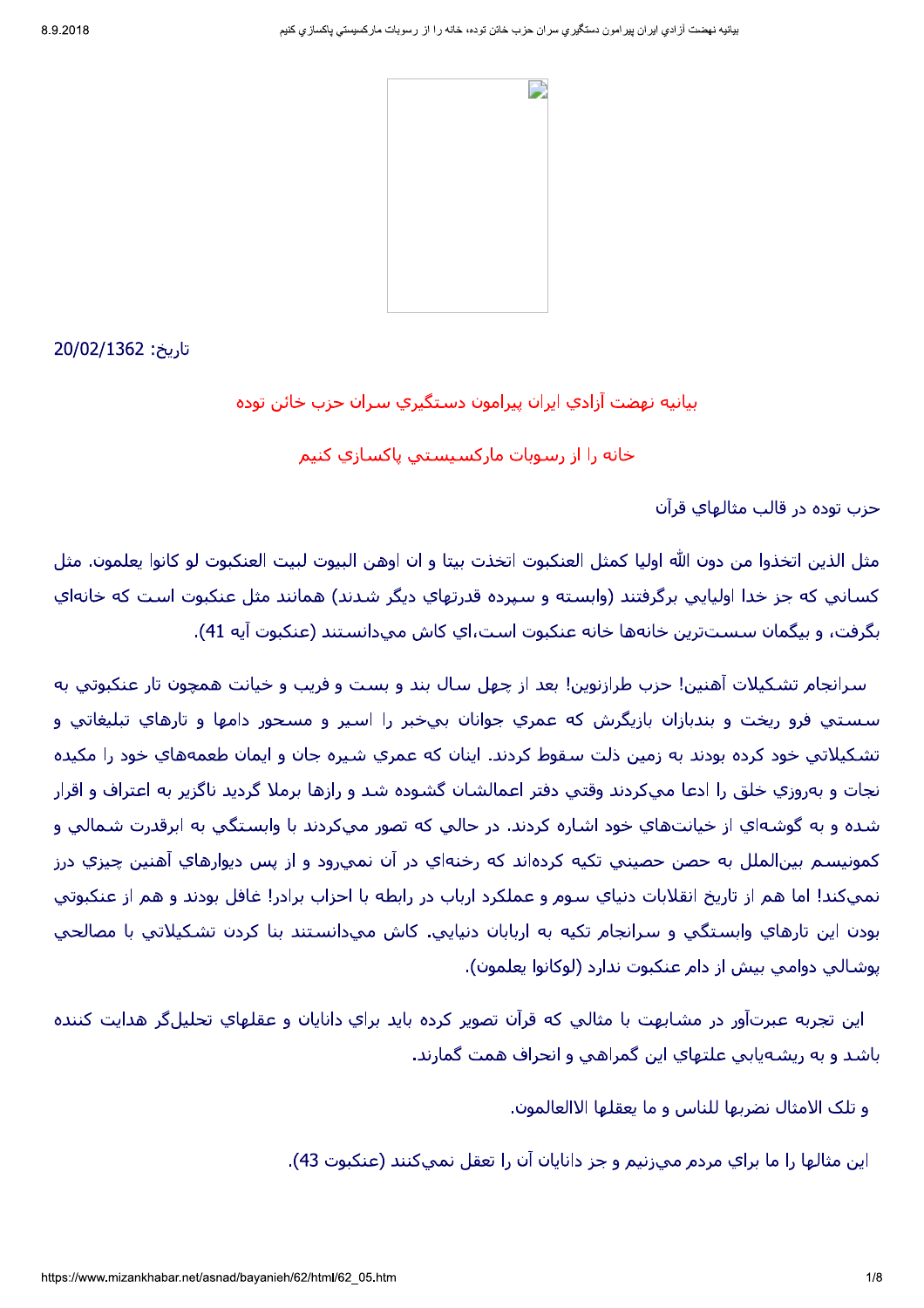اما متأسفانه رهبران گمراه و گمراه کننده این جریان وابسته یا نفهمیدند یا نخواستند بفهمند که ریشه و اساس اين گمراهي از دستگاه فكري آنها است. گرچه هميشه از روابط زيربنايي داد سخن ميدادند اما خود در تحليل غروب حزبشان به سادگی به روابط روبنایی پرداختند و بدون آنکه فلسفه مارکسیسم را مورد نقد و سئوال قرار دهند وقتی دیدند دیگر محال است که از پس پرده فریب حزب توده و به نام آن بتوانند درآینده کاری کنند گناهان خود را به گردن آن انداختند و رستواترش كردند. همه حرف آنها همين بود كه وابسته بوديم، منافقانه عمل ميكرديم و خلاق قانون جمهوري اسـلامي رفتار ميıنموديم!... نه اينها بر كسـي مخفـي بود و نه در مرام آنها اين اعمال ناپسـند اسـت، سـهل است به اعتقادشان لابد هدف وسيله را هم توجيه ميكند و به آن افتخار هم بايد كرد. مگر حرمت ماركسيستي با 75 سال سابقه در ايران (از 1906) كه بعد از شـهريور 20 به شـكل جديد در قالب حزب توده وارد صحنه شـد جز خيانت چه گلي به سر اين ملت زده است؟ خيانت به جنبش جنگل، تاييد رضاخان بهعنوان نماينده بورژوازي ملي!، تظاهرات در پناه تانكهاي روسـي در تهران به حمايت از تسـليم نفت شـمال به روسـيه!، سـوء اسـتفاده از احسـاسـات مردم ستمكشيده و بر پا كردن غائله آذربايجان و كردستان و تلاش براي جدايي اين دو استان، ائتلاف با حزب ارتجاعي قوامالسلطنه و شـركت در كابينه ائتلافي (با سـه وزير)، برخورد خصمانه با نهضت ملي ايران و كارشـكني در دولت ملي دکتر مصدق، همکاري با جناحهاي وابسته به استعمار انگليس (معروف به توده نفتي)، زمينهسازي براي موفقيت كودتاي ننگين 28 مرداد و... آبرومندتر از همه! فرار سران حزب به بهشت موعود ماركسيسم و سپردن اعضا و هواداران به مسـلخ شـاه!!... البته برخـي هم (مثل بهرامـي و يزدي) به جاي فرار، به منجلاب سـازش با حكومت وقت غلطيدند و برخي هم ستون فقرات نيروهاي امنيتي شاه را تشكيل داده يا مغزهاي متفكر رژيم جور شدند (امثال جعفريان، مجيدي، نيكخواه، آزمون و...) ناگفته نماند زرنگترهايشان هم مقاطعهكاري@اي بزرگ و شـركتهاي كلان سرمایه تشکیل دادند و به ریش هرچه کارگر و پرولتر است، خندیدند! از انصاف خارج نشویم تعدای هم بنا به فطرت يا تأثير ناخودآگاه تربيتي از بستر ديني جامعه با شجاعت مقاومت كرده اعدام يا زندانهاي طولاني زمان شاه را پذيرا شدند و برخي از آنها نيز ذخيره عبرتآوري براي مصاحبههاي تلويزيوني دوران جمهوري اسـلامي گشـتند!

اين به ظاهر طرفداران انقلاب و جمهوري اسـلامي و مدعيان خط مردمي امام همانهايي هسـتند كه قيام 15 خرداد سـال 42 را همزمان با شـاه ارتجاعـي خواندند و همچون راديو مسـكو طوطـيوار حركت همين روحانيون را مبارزه ملاهاي زميندار عليه برنامه مترقي اصلاحاتي ارضي! معرفي نمودند! و معلوم نشد چگونه پس از پيروزي انقلاب و بازگشت پیروزمندانه آقایان ازمسکو نظرشان معکوس گردید؟

و حالا كه پردهها افتاده و رازها برملا گشته و خدا از آنجايي كه هرگز گمانش را هم نميكردند به سـراغشـان آمده (فاتاهم الله من حيث لم يحتسبوا) در حسرت آب رفته در جوي، با اتكالي كه به پشتوانه اعمال گذشته داشتند لابد از خود ميپرسند پس 65 سال سابقه فعاليت كمونيستي، چهل سال تلاش منضبط حزبي و ربع قرن زندان كادرهايي از مركزيت (كه مجموع آنها را با احتساب دوران هجرت رهبران به روسيه! و كشورهاي بلوك شرق 600 سال برآورد کردهاند)، تعلیمات جاسـوسـي در «ک.گ.ب» و شـرکت در کنگرهها و پلنومهاي کمونیسـم بین|لملل، صدها روزنامه و مجله و کتاب، از سطح دبستان تا دانشگاه، این همه بحث و فحص و سخنرانی و پرسش و پاسخ و... چه شد و کجا رفت و چرا دستگیرهاي براي نجات نشد و جائبي به حساب نيامد؟ چرا روسنامه مردم! نه روسيه را به دخالت آورد و نه مردم را به حمایت؟ و چرا و چراهاي دیگر...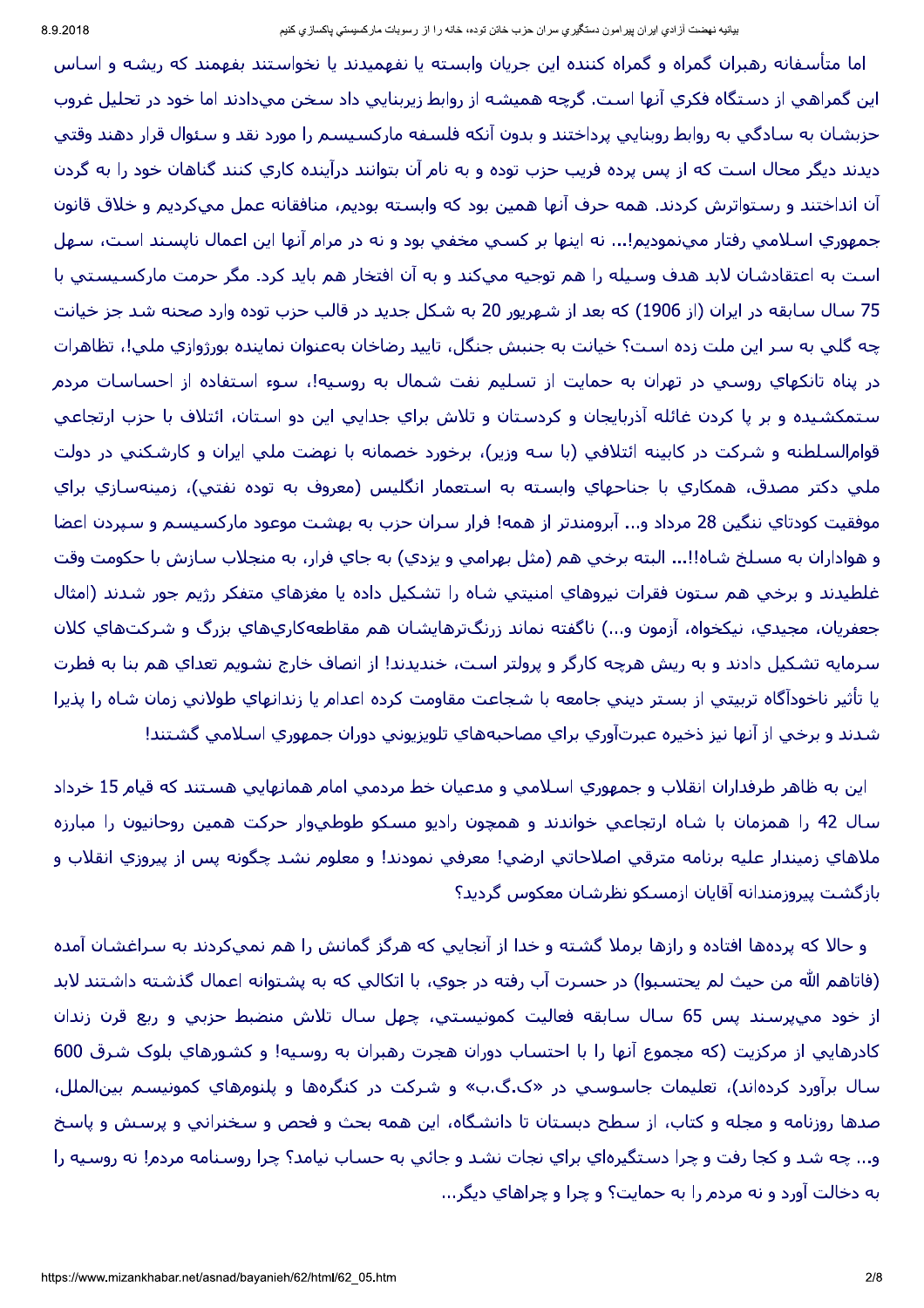جواب اين چراها را كه به سختي عبرت|نگيز است قرآن قبلاً در مثالي ديگر داده و چنين حسرت و زيان آشكاري را به روشنی هشدار داده بود. دریغا که گوش شنوا نداشتند:

مثل الذين كفروا بربهم اعمالهم كرماد اشتدت به الريح في يوم عاصف...

مثل كساني كه به پروردگارشان كافر شدند (بنده اربابهايي دنيايي و ناسپاس و سرپوشگذار بر حقايق الهي شدند)، اعمالشان (نتيجه تلاشـها و دسـتاوردهايشـان) همچون خاكسـتري اسـت كه بر آن بادي بوزد (آنهم نه باد معمولي)، در روزي طوفاني و منقلب! (ابراهيم 18)

آيا بعد از طوفان چيزي از دستاوردهاي پوک و خاکستر اعمال خود ميتوانند جمع آوري کنند؟...

لا يقدرون على شيبي مما كسبوا

هرگز به جمع کردن مختصري از آنچه فراهم کردهاند هم قادر نخواهند بود.

ذلك هوالضلال البعيد

اینست همان گم کردن بسیار دور!(ابراهیم 19).

آيا جز سردي جفا و خيانت و خاكستر فريب و پوشش، نور و حرارت و گرمايي اعمال اين وابستگان بيگانه به نفع مردم داشته است؟ اعمال پوک و خاکسترگونه اینان (و سایر همفمرکان در دیگر گروههاي چپ) جز پوشاندن آتش، كدامين آب را به خاطر محرومين گرم كرده است؟ گرچه روزگاري خاكستر كفرشان نور حق را ميپوشاند، اما سرانجام روز طوفاني فرا رسيد (في يوم عاصف) اعمالشان گرد هوا شد، نيرنگشان برملا گشت و آتش حقيقت جلوه و جلاي خود را تابانتر نمود.

اینها که قدرت الهی را ندیده گرفته مسحور قدرت نظامی و تکنولوژي پیشرفته ارباب خود شده بودند از پوشالی بودن اين ابرقدرتهاي! روزگار غافل بودند. مثال اين غفلت را باز هم قرآن براي عقلهاي تحليلگر به زيبايي و ظرافت تصوير كرده است و ناتواني چنين قدرتمنداني را (چه شـرقي چه غربي) عليرغم صنايع سـبک و سـنگينشـان از آفريدن مگسبي نشان ميدهد:

يا ايهاالناس ضرب مثل فاستمعواله انالذين تدعون من دونالله لن يخلقوا ذبابا ولواجتمعواله و ان يسلبهم الذباب شيا لا يستنفذوه منه ضعف الطالب و المطلوب.

ما قدرواﷲ حق قدره ان الله لقوي عزيز.

اي مردم مثلي زده شده خوب گوش كنيد، كساني كه (ابرقدرتهايي!) جز خدا ميخوانيد (سرسپرده و پيرو آنها ميشويد) هرگز مگسـي را هم نميتوانند خلق كنند، گرچه همگي هم بر آن اجتماع نمايند و اگر مگس چيزي از آنها بربايد (عليرغم تكنولوژي پيشـرفته) قادر به پس گرفتن از آن نخواهند بود! ناتوان و ضعيف|ند، هم طالب و هم مطلوب!

خدا را آنچنان که سـزاوار ارجمندياش بود ارج نگذاشـتند همانا خدا قوي عزيز (نيرومند صاحب عزت) اسـت. (حج 73 و .(74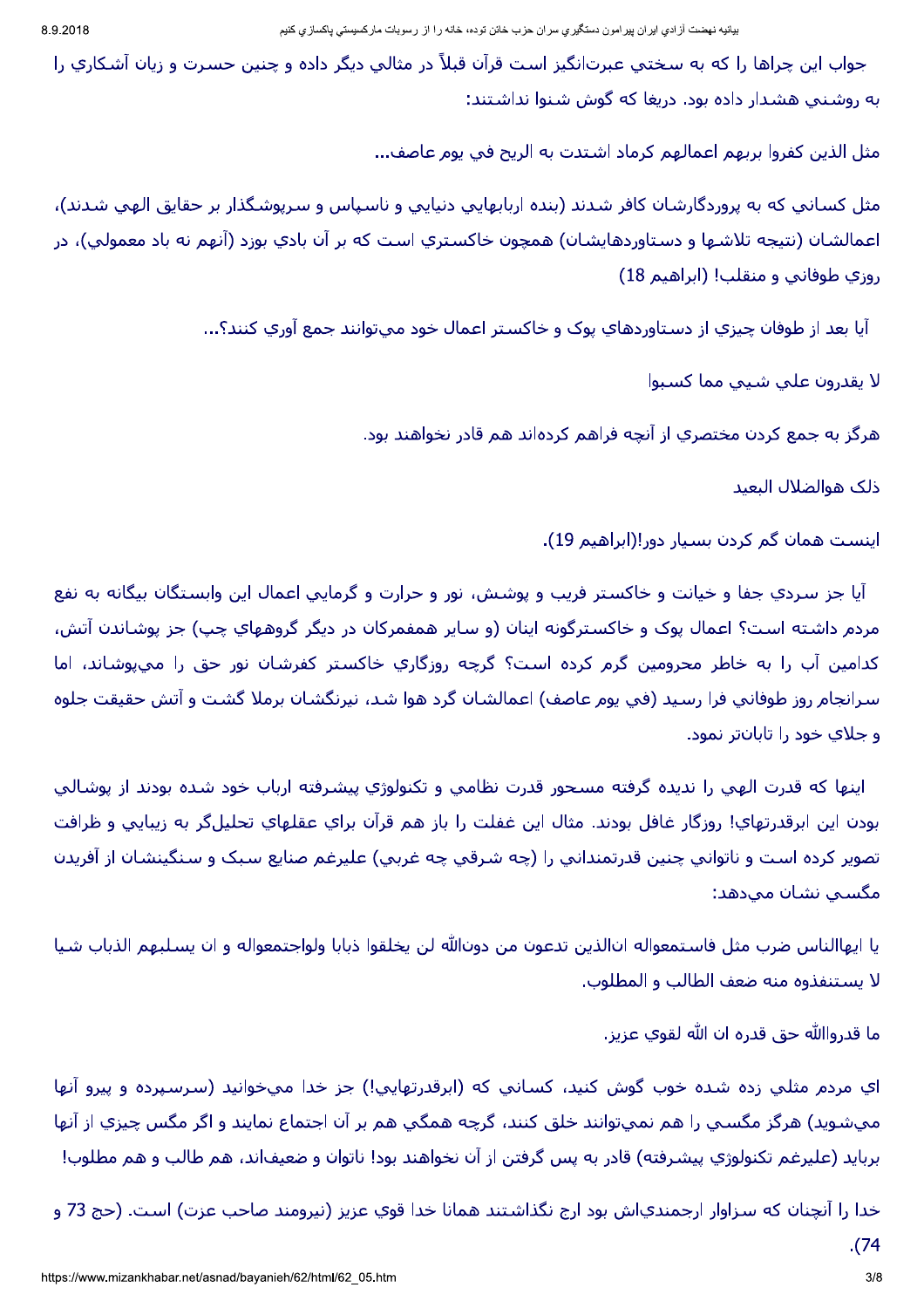و چنين است كه در شعار نه شرقي نه غربي ابرقدرتهاي شرق و غرب از روسيه و آمريكاي جنايتكار گرفته تا چين و انگليس و... براي ما يکسـان|ند و در برابر قدرت قاهر پروردگار عزيز همه آنها را پوشـالي ميدانيم.

و اينک گرچه آن شجره خبيثه از آنجايي که قرار و پيوندي با زمين و زمينه ملي و مردمي نداشت و در بيگانگي با فرهنگ و اعتقادات مردمی گویی بدون ریشه از روي زمين برجهيده بود كنده و با تندباد حوادث (في پوم عاصف) به گوشـهاي افكنده شـده اسـت:

و مثل كلمه خبيثه كشجره خبيثه اجتثت من فوق الارض مالها من قرار.

مثل کلمه ناپاک مثل درخت ناپاکپ است که از روي زمين برجهيده و آن را قرار و ثباتپ نباشد (ابراهيم 26).

اما جوانهها و شـاخ و برگـي كه قرباني ريشـه بيثبات خود شـده، به زمين شـكست سـقوط كردهاند (اعضاي سـاده و هوادار حزب)، اكنون كه از اسـارت تنه آزاد شـده فرصت اسـتقلال پيدا كردهاند اگر پيوندي با زمين و زمينه مردمي پيدا کنند و ریشهای در فطرت خداجوی خویش بدوانند امید است با بازگشت به اصل خویش و قبول خالق یکتا برخلاف ريشـه و تنه پوسـيده دوام و قراري پيدا كنند و درآينده برخلاف اسـلاف خود ميوه و محصولي به نفع مردم رنجيده ايران عايد نمايند:

الم تركيف ضرب الله مثلا كلمه طيبه كشجره طيبه اصلها ثابت و فرعها في السـماء توتي اكلـها كل حين باذن ربها و يضرب الله الامثال للناس لعلهم يتذكرون.

آيا نديدي چگونه خدا مثلي زد سخن پاک چون درخت پاکي است که ريشه آن استوار و شاخه آن در آسمان گسترده است ميوه خود را در هر زمان به اذن پروردگارش مېدهد و خداوند براي مردم مثلها مېزند باشد كه پادآور گردند. (ابراهيم 25).

بسياري از اعضا و هواداران اين حزب وابسته گرچه با غفلت اما بنا به فطرت حق طلب با حسن نيت و قصد خدمت وارد اين دام شده بهروزي □طبقه كارگر را در پيروي از دستورالعمل ماركسيسم ميپنداشتند، آنها با شور و هيجان و احساسات جوانبي بدون آنكه اشعاري به آلت دست بودن خود بكنند ديوارهاي شـهر را از شعارها و اعلاميههاي حزب سياه ميكردند و آب در آسياب بيگانه ميريختند. آنها مشكلات فكري خود را از «پرسش و پاسخ» رهبرشان سئوال ميكردند، تشنگي روحيشان را از آبشخوار آلوده حزب فرو ميµنشاندند و استجابت نيازهاي فطري خود را از اربابان سرسپرده و مکتب عقيم مارکسيسم طلب ميکردند. اما باز هم قرآن در مثالي ديگر که گويي ناظر به چنين هوادارانبي است پوچي و بيحاصلي اينگونه دنباله روي و سرسپردگي را تصوير و تجسم ميکند:

له دعوه الحق والذين يدعون من دونه لا يستجيبون لهم بشـيبي الا كباسط كفيه الـي الماء ليبلغ فاه و ما هو ببالغه و ما دعاء الكافرين الأ في ضلال.

دعوت به حق از آن اوست (تنها خدا را طلبيدن حق است) و كساني كه جز او را ميخوانند (رو به سوي مدعيان دروغين و مكاتب گمراه كننده ميآورند) آنها پاسخگوي كوچكترين چيزي (از نيازهايشان) نيستند، مگر بمانند كسـي که دو دست خويش به سوي آب گشايد تا به دهانش رساند و او رسنده به آن نيست، و دعاي کافرين (خواستنها و طلبيدنهاي آنها نيز) جز در گمراهي و اشتباه نيست. (رعد14).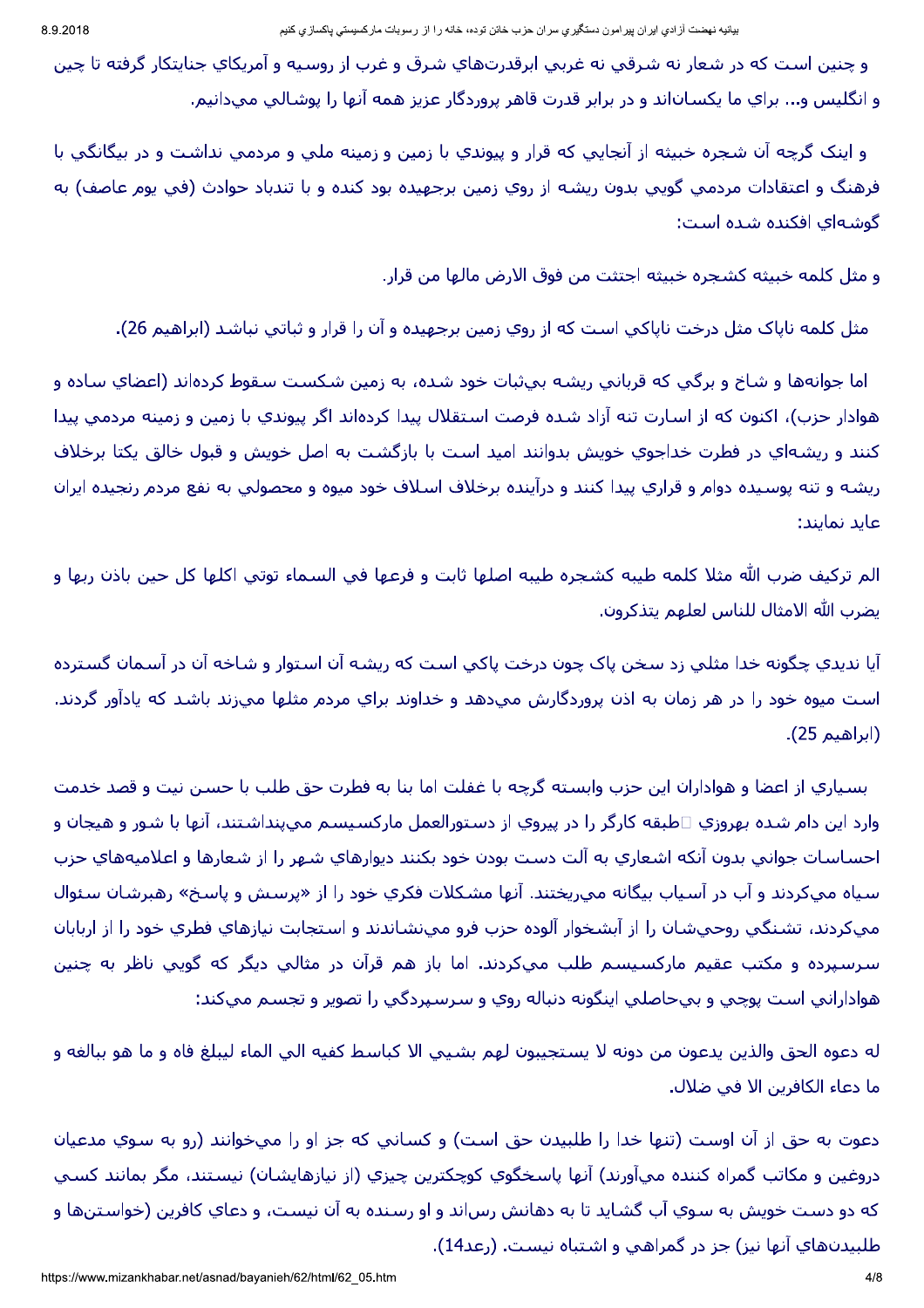نه اینکه به قول پیردیرشان «به آذین» مارکسیسم در ایران به بنبست رسیده باشد، پنبه این ادعا را مدتها است فلاسفه و انديشمندان زدهاند و بنبستي است كه سوسياليسم علمي! را بيرنگ نموده است، منتهي در گوشه و کنار دنياي سـوم عدهاي هنوز عليآباد را شـهري مييندارند و در کوپرهاي سـوخته و عطشـان جوامع اسـلامي جواناني به دنبال اشـباع تشـنگـي خود از سـراب ماركسـيسـم هسـتند، دسـتهاي خود را به سـوي آن دراز ميكنند، فداکاريها و از خودگذشتگېهاي فراوانې هم مېکنند، اما در تقليد برداشتن آب از سراب سرانجام مانند سران حزب توده به پوچي و بيحاصلي ميرسند و آنچنان در گرداب گمراهيهاي خود غرق ميشـوند كه پس از تاريكيهاي مکرر نور حق را نمپ،بینند:

والذين كفروا اعمالهم كسراب بقيعه يحسبه الظمان ماء حتى اذا جائه لم يجده شيئا و وجدالله عنده فوفيه حسابه و الله سريع الحساب.

او كظلمات في بحر لجي يغشـيه موج من فوقه من فوقه سـحاب ظلمات بعضها فوق بعض اذا اخرج يده لم يكد يريها و من لم يجعل الله له نورا فما له من نور.

آنان که کافر شدند اعمالشان مانند سرابي است در زمين هموار که تشنه آن را آب ميپندارند؛ و چون به سـوي آن أيد آن را چيزي نيابد و خدا را نزد خويش يابد، پس خدا حساب وي را براي او تمام بدهد و خدا زود به حساب مىرسد؛

يا (اعمال ايشـان) همچون تاريکيهايي اسـت در دريايي عميق، که فرو پوشـد آن را موجي که از بالاي آن موجي ديگر باشد و بر فراز آن ابري باشد: تاريکېهايې که برخې از آنها بالاي برخې است، چون دست خود را بيرون آورد آن را (کسپي) نتواند ديد! و هرکس را که خدا نوري برايش قرار ندهد هيچ نوري نخواهد داشت.(نور39).

نهضت آزادي ايران به دليل سابقه طولاني در مقابله با آفت ماركسيسم و آشنايي كه در اين مدت با تاكتيكها و سياست@اي كهنه سازمانهاي ماركسيستي پيدا كرده بود به خاطر وظيفه اسلامي و رسالتي كه احساس مېنمود از هر فرصتې استفاده کرده هشدارها و تذکرات برادرانهاي به مسئولين امور و گردانندگان دولت انقلاب ميداد و عليرغم اتهام تضعيف دولت و منصرف كردن مردم از حمله به شـيطان بزرگ و تراشـيدن شـيطان فرضي و... صبورانه اين نابخرديها را تحمل مينمود، نهضت آزادي با اطلاعي كه از استراتژي كلي كمونيستها در اتيوپي، افغانستان، يمن جنوبي و... داشت مطلع بود آنها طبق تئوري خيزش لنيني همواره زير شعارهاي جو غالب منافقانه عمل مميكنند و پشت چتر و سپر شعارها و سوگندهاي دروغيني كه ميدهند مردم را از راه حق باز مميدارند (اتخذوا ايمانهم جنه فصدوا عن سبيلﷲ). نهضت آزادي ميدانست كه احزاب كمونيست بر اساس رهنمودهاي لنين، با نفوذ در نيروهاي نظامي و انتظامي و رخنه در شوراها (سويتها) و نهادهاي مختلف از يكطرف، و كارشكني، جوسازي و ايجاد هرج و مرج از طرف ديگر مترصد شرايطي ميمانند تا وقتي اوضاع به بنبست رسيده به اصطلاح آچمز گردد آنگاه با يک جهش قدرت را در دست گرفته هژموني طبقه کارگر را برقرار مينمايند.

نهضت بر اسـاس اين تحليل، قبل از اعترافات سـران حزب در مصاحبههاي تلويزيوني (كه جزئيات و روش آن براي ما روشـن نيسـت) مرتباً به دولت و نهادها تذكر ميداد و آنها را از خطر رخنه تودهايها در ارگانهاي دولتي و نهادهاي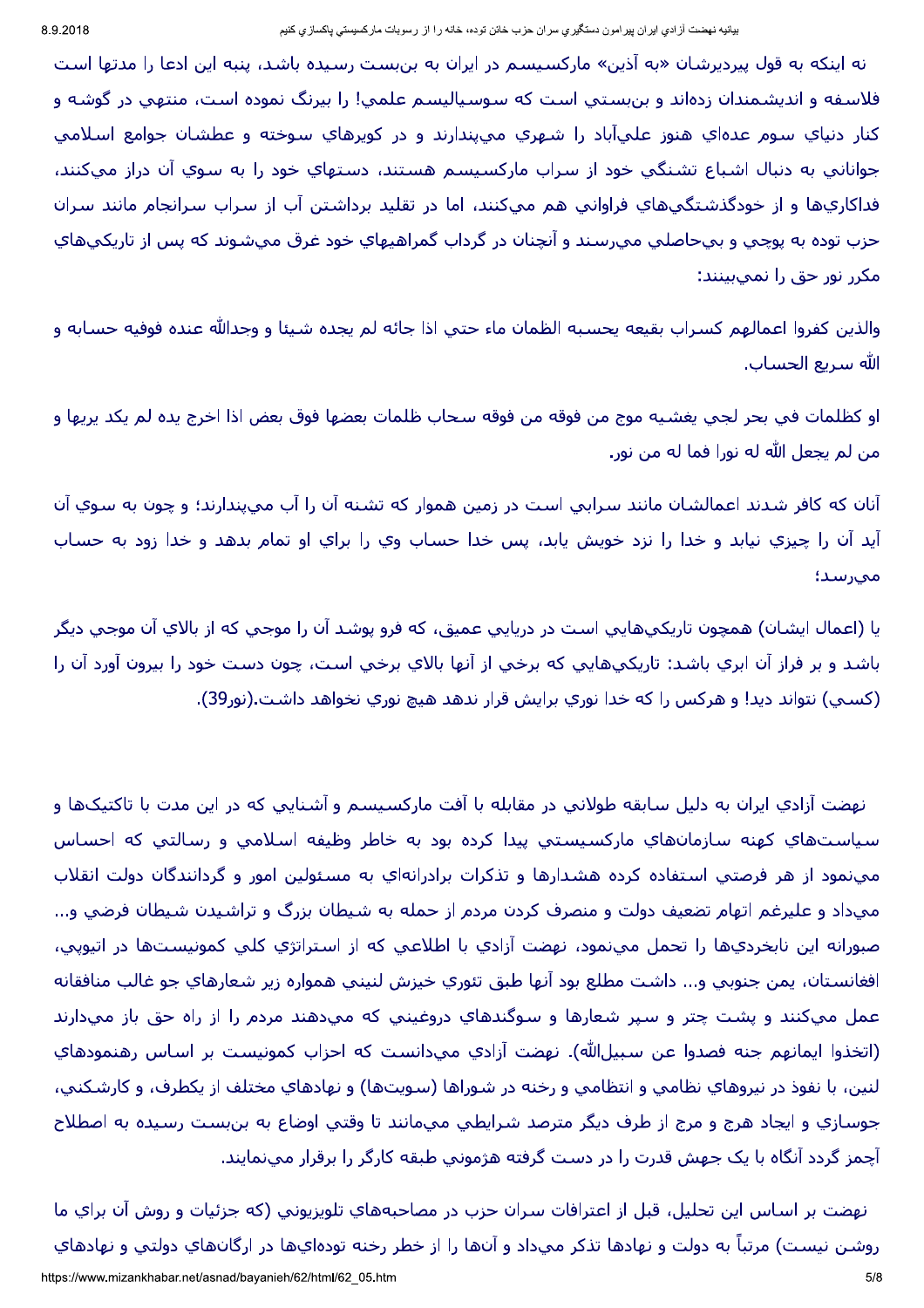انقلابی آگاه میساخت. اما متاسفانه این هشدارها کمتر مورد پذیرش قرار میگرفت و اکنون که به همت و پشتکار برادران (که صدق عرایض ما را به اثبات رساندند) و پېگېري دقیق اطلاعات غیرمنتظره این لانه فساد پرچیده شده است ضمن حمد و سپاس به درگاه ایزدي و تشکر از تلاش برادران باید بدانیم که تنها به این دستگیريها نباید دلخوش بود و به آن بسنده نمود زيرا اگرچه اعضاي اصلي اين شجره گرفتار شدهاند، اما آثار و عوارض مسـموم و القائات فكري و ايدئولوژيک آنها در گوشـه و كنار اين كشـور باقي اسـت و جو غالب را تشـكيل ميدهد اينک وقت آن رسيده كه خانه انقلاب را از تارهاي عنكبوتي ماركسيسم يكسره نظافت و پاكسازي كنيم. فرهنگ ماركسيستي و تضاد ديالكتيكي و شيوههاي استاليني را كه حاصل القائات و جوسازيهاي اين فرقه است بايد به كلي از اذهان و فرهنگ سیاسپ غالب شسته، بیرون بریزیم.

مگر ماركسيستها (و بخصوص حزب توده) نبودند كه تخم تفرقه و نفاق را پس از انقلاب ميان گروههاي اسـلامي کاشتند و برادريها را به خصومت تبديل کردند؟ مگر همينها نبودند که درگيري سياسپ روانپ را در جمهوري اسلامي آغاز كردند و جنگ حيدرنعمتي ليبراليسم و ارتجاع را دامن زدند! شايعهسازي و شايعهپراكني، جوسازي، تهمت و برچسبزني و ترور شخصيت را رايج نموده، بر فرهنگ سـياسـي جامعه ما غالب گردانيدند، مگر همينها نبودند که واژه لیبرال را از فرهنگنامه مارکسیسم بیرون آورده سر زبان دوستان نادان انداختند(1) و لیبرالیسم سياسيي و اقتصادي را مطرح ساختند؟

مگر همينها نبودند كه حملات را از خودشان متوجه بسياري از گروههاي سابقهدار اسلامي كردند و سعي كردند از آنان هيولائي خيالي بسازند كه درصدد براندازي دولت اسلامي ميباشند! مگر همينها نبودند كه روحانيت را به دو جناح ارتجاعي و خط امام تقسيم كردند و كوشيدند تفرقه و دودستگي را در اين صنف دامن زنند؟ مگر همينها نبودند که شوراي نگهبان را با برچسب ليبراليسم اقتصادي ارتجاعي و غيرانقلابي لقب ميدادند؟

و بالاخره مگر همينها نبودند كه فرهنگ تضاد و تخاصم ديالكتيكي را جايگزين رفق و مدارا و اخلاق اسـلامي نمودند و افشـاگري و سـب و لعن و افترا و اتهام را رواج دادند، شـيوهاي كه متأسـفانه هنوز هم در رسـانهها و مطبوعات رايج است.

قرآن به مسلمانان هشدار داده است که بیگانه را (اعم از شرق و غرب) به خود نزدیک نکنید چرا که از هیچ كوششيي در جهت آشفته كردن اوضاع و بيمار كردن مغز جامعه (فرهنگ و عقايد) فروگذاري نميكنند:

يا ايها الذين آمنوا لاتتخذوا بطانه من دونكم لايالونكم خبالا...

اي کساني که ايمان آوردهايد همکار نزديک و همراز خود را غير از خودتان نگيريد آنها از بيمار کردن انديشه شما(2) فروگذاري نميکنند.(آل عمران 118)

اما اين هشدارها را جدي تلقي نكردند و عليرغم سوابق خائنانه خزب توده و خطوط وابسته، ادعاي خط امام بودن آن را كساني باور نمودند. در حالي كه ماركسيستها خدا و دين او و امام و حركت و انقلاب اسلامي و جمهوري را قبول نداشته و ندارند و مواضع و ادعاي در خط امام بودنشان مصداق واقعي نفاق است.

قرآن به دنبال آيه فوق اين گونه نفاق را به مسـلمانان هشـدار داده بود: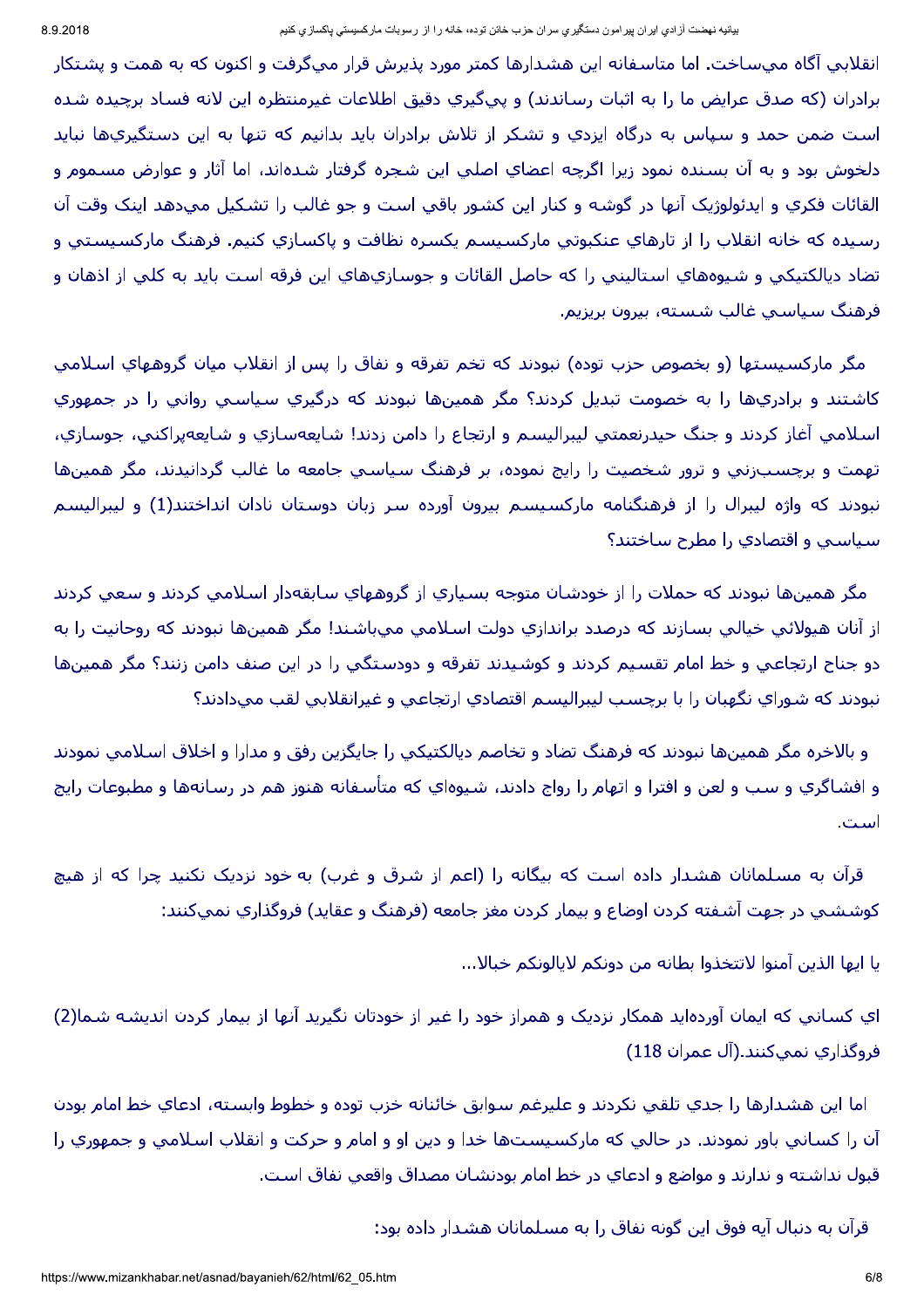اذالقوكم قالواامنا و اذا خلو عضوا عليكم الانامل... هرگاه كه شـما را ملاقات مىكنند مىگويند ما ايمان آوردهايم و آنگاه که خلوت کنند انگشتان خود را از غیظ نسبت به شما به دندان میگزند...(آل عمران 119)

ير اسـاس همين رهنمودهاي قرآني اسـت که قطعنامه کنگره چهارم نهضت آزادي ايران (کنگره شـهيد چمران ـ آبان 60) صريحاً اعلام داشته است كه:

ماهيت و عملكرد سلطهگرانه دو ابرقدرت شرق و غرب را كه بر اساس جهانڢينيهاي الحادي و شركآلود است یکسان و مطرود میداند.

نهضتآزادي ايران هم چنين معتقد است كه توجه آگاهانه به توطئههاي امپرياليسم غرب و صهيونيسم و متحدينشان عليه جمهوري اسـلامي ايران و ضرورت مبارزه با توطئههاي آنان هرگز نميتواند و نبايد موجب بيتوجهي به ماهيت و سرشت و عملكرد امپرياليسم روسيه و عوامل وابسته داخلي آنان بشود و يا مبارزه با نفوذ و وابستگي استعمار غربی مترادف باشد. با اتخاذ سیاست «درهای باز» در برابر شوروی و اقمار آن.

سرنوشت عبرتانگيز سران حزب خائن توده و بنبستهاي ماركسيسم در ايران اسلامي تجلي تحقق وعدههاي الهي و مثالهاي قرآني است و موجب خوشحالي ملت ايران ميباشد. اما همانطور كه گفته شد اين ابراز مسرت کافي نيست. اکنون که فرصت بازگشت به اسـلام اصيل، قرآن حکيم و سـنت جامع پيامبر(ص) را پيدا کردهايم بايد بدانيم بازگشت مقبول به درگاه الهي با اصلاح اشتباهات گذشته (خانه تكانپ فرهنگي) و بيان آشكار خطاهاي انجام شده است، يعني زدودن كامل القائات ماركسيستي از روابط و رسانههاي عمومي و بيان خطاها و بدگوييها و دشمنبيها (در رابطه با برادران اسلامبي) براي همان مردمبي كه به اين راه كشانده شدند:

الاالذين تابوا واصلحوا و بينوا فاولئک اتوب عليهم...(بقره 161).

مگر کسانی که بازگشتند و اصلاح کردند و بیان کردند. پس بازگشت اینها را من می $\mu$ نیرم.

اللهم وفقنا لما تحب و ترضي

نهضت آزادي ايران

اردیبهشت 1362

. نهضت آزادي ايران اميدوار است به زودي نشريه تحليلي مبسوطيي متكيي بر اطلاعات و اسناد موجود در اختيار هموطنان عزیز قرار دهد.

(1) رفيق كيانوري در روزنامه مردم (شـماره 20 آذرماه 1359 صفحه 6) ميگويد: «بسـياري از واژهها و اصطلاحات علوم اجتماعي را نخستين بار حزب توده ايران در مطبوعات ايران و در زبان فارسـي به كار گرفته اسـت، همين واژه «ليبراليسـم» و «بورژوازي ليبرال» هم كه امروز ديگر به فحش تبديل شـده و اگر در مجلس به كسـي بگويند ليبرال خودش را توهين شده تلقي ميكند. مثل اين كه اولين بار توسط ما در فرهنگ سياسـي ايران وارد شـده اسـت، زيرا نخستين بار ما بوديم كه در مبارزات سياسپ روي اين مفهوم تكيه كرديم و حالا در مقياس وسيع آن را شـناختهاند يس طبيعي است نيروهاي اصيل انقلابي به تدريج به شناختهايي برسند كه در گذشته نداشتهاند...»